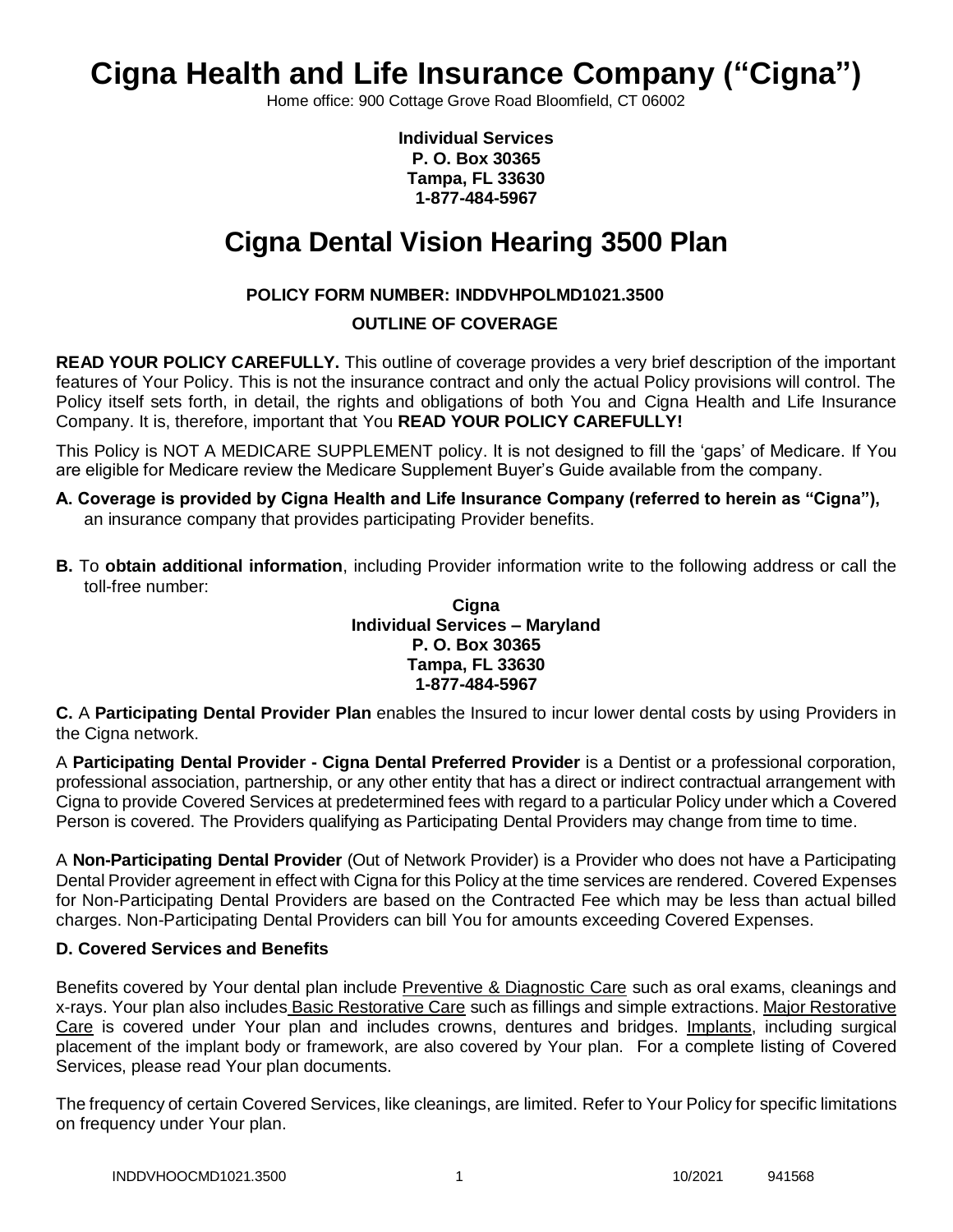# **Benefit Schedule**

The benefits outlined in the table below show the payment percentages for Covered Expenses **AFTER** any applicable Deductibles have been satisfied unless otherwise stated.

# **CIGNA DENTAL, VISION, AND HEARING INSURANCE** *The Schedule*

## **For You and Your Dependents**

## **The Schedule – Dental Benefits**

If You select a Participating Dental Provider, Your cost will be less than if You select a Non-Participating Dental Provider.

#### **Emergency Services**

The Benefit Percentage payable for Emergency Services charges made by a Non-Participating Dental Provider is the same Benefit Percentage as for Participating Dental Provider Charges. Dental Emergency services are required immediately to either alleviate pain or to treat the sudden onset of an acute dental condition. These are usually minor procedures performed in response to serious symptoms, which temporarily relieve significant pain, but do not effect a definitive cure, and which, if not rendered, will likely result in a more serious dental or medical complication.

#### **Dental Deductibles**

Dental Deductibles are expenses incurred by You or Your Dependent. Dental Deductibles are in addition to any Coinsurance. Once the Dental Deductible maximum in The Schedule has been reached You and Your family need not satisfy any further dental deductible for the rest of that year.

#### **Participating Dental Provider Payment**

Participating Dental Provider services are paid based on the Contracted Fee agreed upon by the Provider and Cigna.

## **Non-Participating Dental Provider Payment**

Non-Participating Dental Provider services are paid based on the Contracted Fee.

| DENTAL BENEFIT HIGHLIGHTS                              |                     |        |
|--------------------------------------------------------|---------------------|--------|
| Classes I, II, III, IX<br><b>Calendar Year Maximum</b> | $$2,500$ per person |        |
| INDDVHOOCMD1021.3500                                   | 10/2021             | 941568 |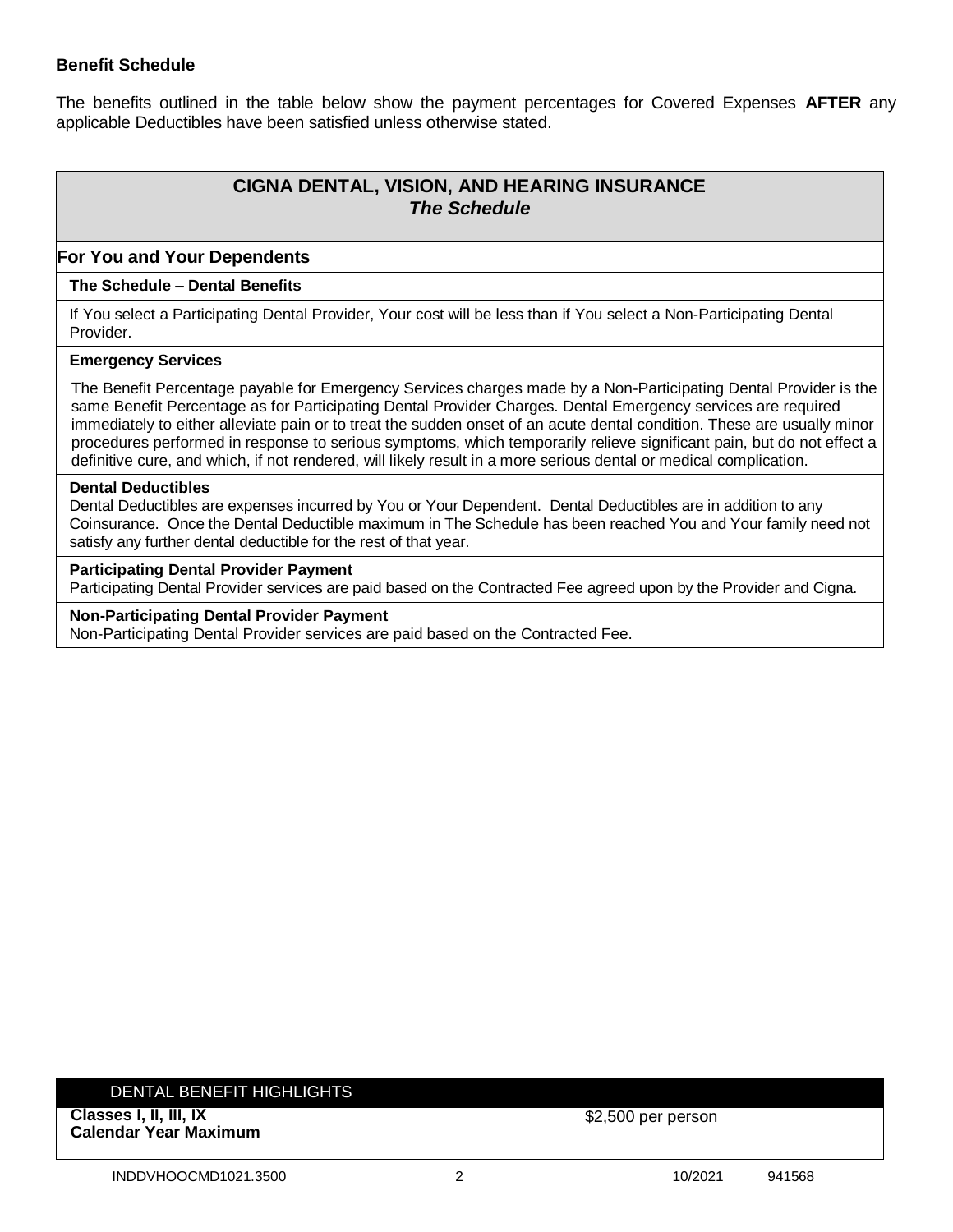| <b>Class IX Lifetime Maximum</b>                                                                                                                                                                                                                          | \$2,000 per person                               |  |
|-----------------------------------------------------------------------------------------------------------------------------------------------------------------------------------------------------------------------------------------------------------|--------------------------------------------------|--|
| <b>Calendar Year Dental Deductible</b>                                                                                                                                                                                                                    | \$100 per person                                 |  |
| Individual                                                                                                                                                                                                                                                |                                                  |  |
|                                                                                                                                                                                                                                                           | Not Applicable to Class I                        |  |
| <b>Class I</b>                                                                                                                                                                                                                                            | The Percentage of Covered Expenses the Plan Pays |  |
| <b>Preventive Care</b><br>Oral Exams<br>Routine Cleanings<br>Routine X-rays<br>Non-Routine X-rays<br><b>Fluoride Application</b><br><b>Sealants</b><br>Space Maintainers (non-orthodontic)<br><b>Emergency Care to Relieve Pain</b>                       | 100%                                             |  |
| <b>Class II</b>                                                                                                                                                                                                                                           | The Percentage of Covered Expenses the Plan Pays |  |
| <b>Basic Restorative</b><br>Fillings<br><b>Surgical Extraction of Impacted Teeth</b><br>Oral Surgery, Simple Extractions<br>Relines, Rebases, and Adjustments<br><b>Minor Periodontics</b><br>Repairs - Bridges, Crowns, and Inlays<br>Repairs - Dentures | 80% after dental deductible                      |  |
| <b>Class III</b>                                                                                                                                                                                                                                          | The Percentage of Covered Expenses the Plan Pays |  |
| <b>Major Restorative</b><br>Crowns / Inlays / Onlays<br>Root Canal Therapy / Endodontics<br><b>Major Periodontics</b><br>Oral Surgery, All Except Simple Extractions<br>Prosthesis Over Implant<br>Anesthetics<br>Dentures<br><b>Bridges</b>              | 50% after dental deductible                      |  |
| <b>Class IX</b>                                                                                                                                                                                                                                           | The Percentage of Covered Expenses the Plan Pays |  |
| Implants                                                                                                                                                                                                                                                  | 50% after plan deductible                        |  |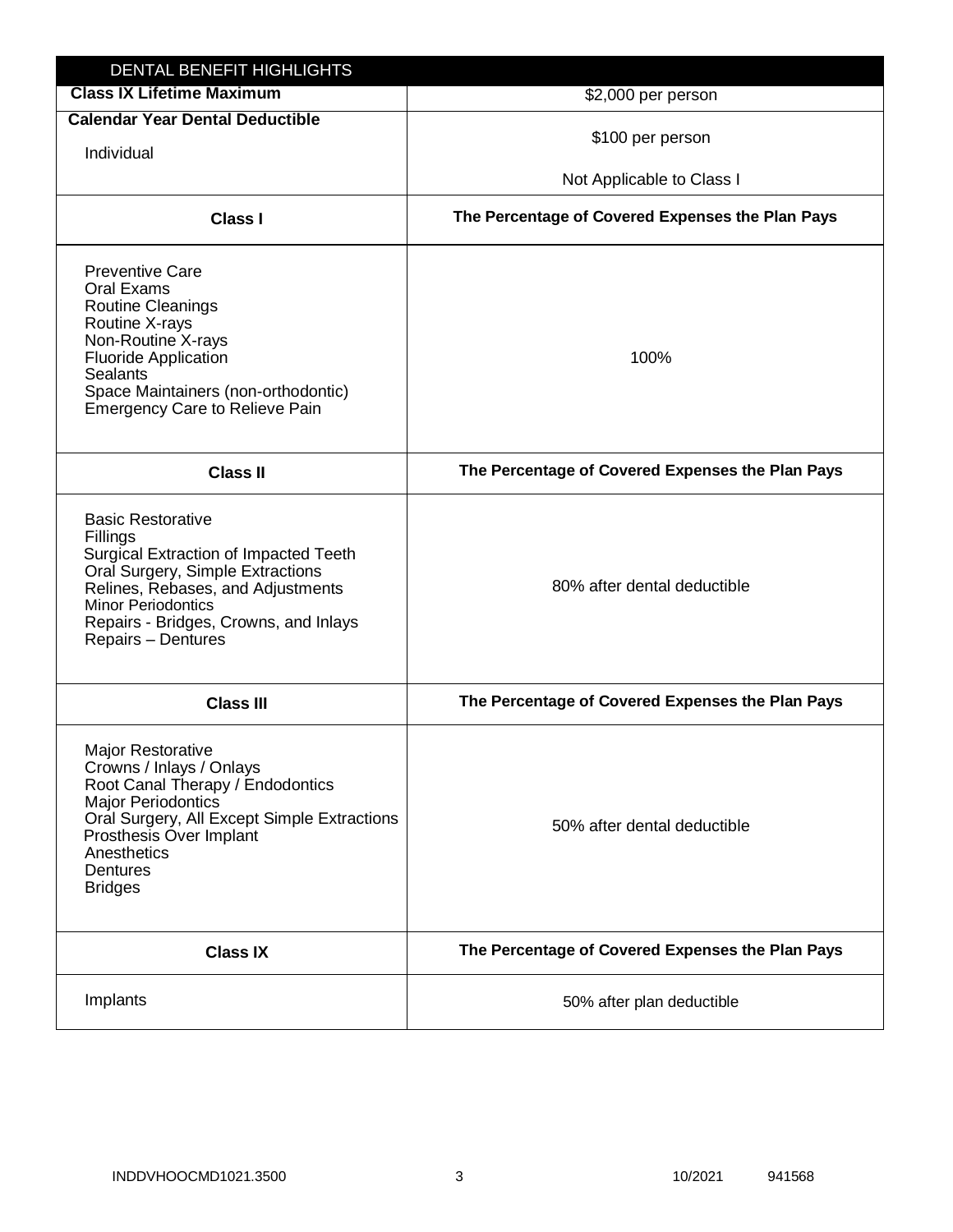| The Schedule - Vision Benefits                                                                  |                                                                                          |
|-------------------------------------------------------------------------------------------------|------------------------------------------------------------------------------------------|
| <b>VISION BENEFIT HIGHLIGHTS</b>                                                                |                                                                                          |
| Eye Examinations, including refraction                                                          | The plan pays 90% of expenses, not to exceed a \$100 calendar<br>year maximum per person |
| Materials (corrective eyeglasses or contact<br>lenses, including fittings and follow-up visits) | \$300 calendar year maximum per person                                                   |

| The Schedule - Hearing Benefits                             |                                        |
|-------------------------------------------------------------|----------------------------------------|
| <b>HEARING BENEFIT HIGHLIGHTS</b>                           |                                        |
| <b>Hearing Examinations</b>                                 | \$50 calendar year maximum per person  |
| Materials (Hearing Aids, including fittings<br>and repairs) | \$700 calendar year maximum per person |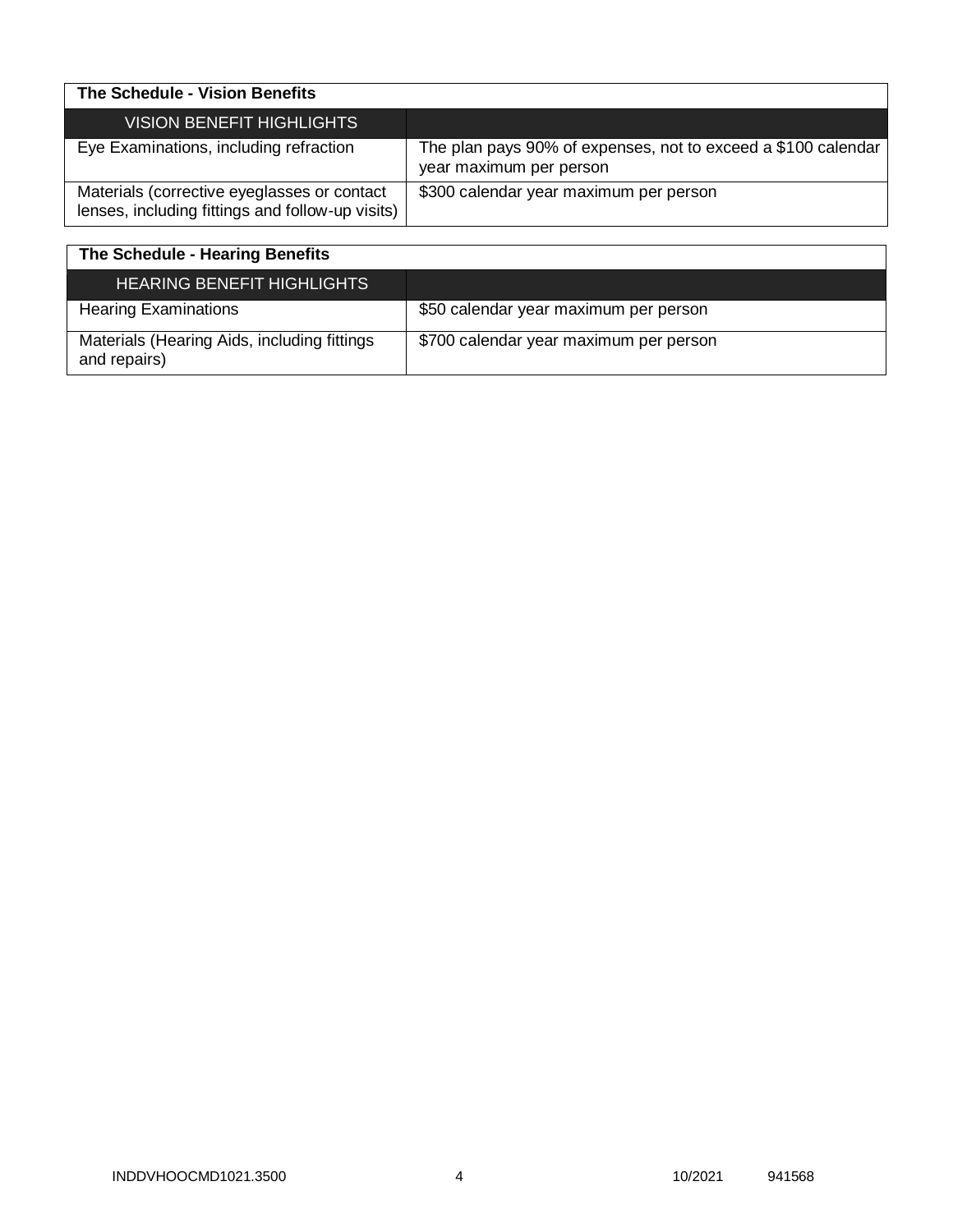# **Waiting Periods**

A Covered Person may access their dental, vision, and hearing benefit insurance once he or she has satisfied the following waiting periods.

- there is no waiting period for Class I or II dental benefits or for vision and hearing benefits.
- after 6 consecutive months of coverage dental benefits will increase to include the list of Class III procedures.
- after 12 consecutive months of coverage dental benefits will increase to include the list of Class IX procedures.

# *Missing Teeth Limitation*

There is no payment for replacement of teeth that are missing when a person first becomes insured.

This payment limitation no longer applies after 24 months of continuous coverage.

# **E. Insured's Financial Responsibility**

The Insured is responsible for paying the monthly or quarterly premium on a timely basis. The Insured is also responsible to pay Providers for charges that are applied to the Deductibles, Coinsurance, and any amounts charged by Non-Participating Dental Providers in excess of the Contracted Fee. In addition, any charges for Medically Necessary and/or Dentally Necessary items that are excluded under the Policy are the responsibility of the Insured.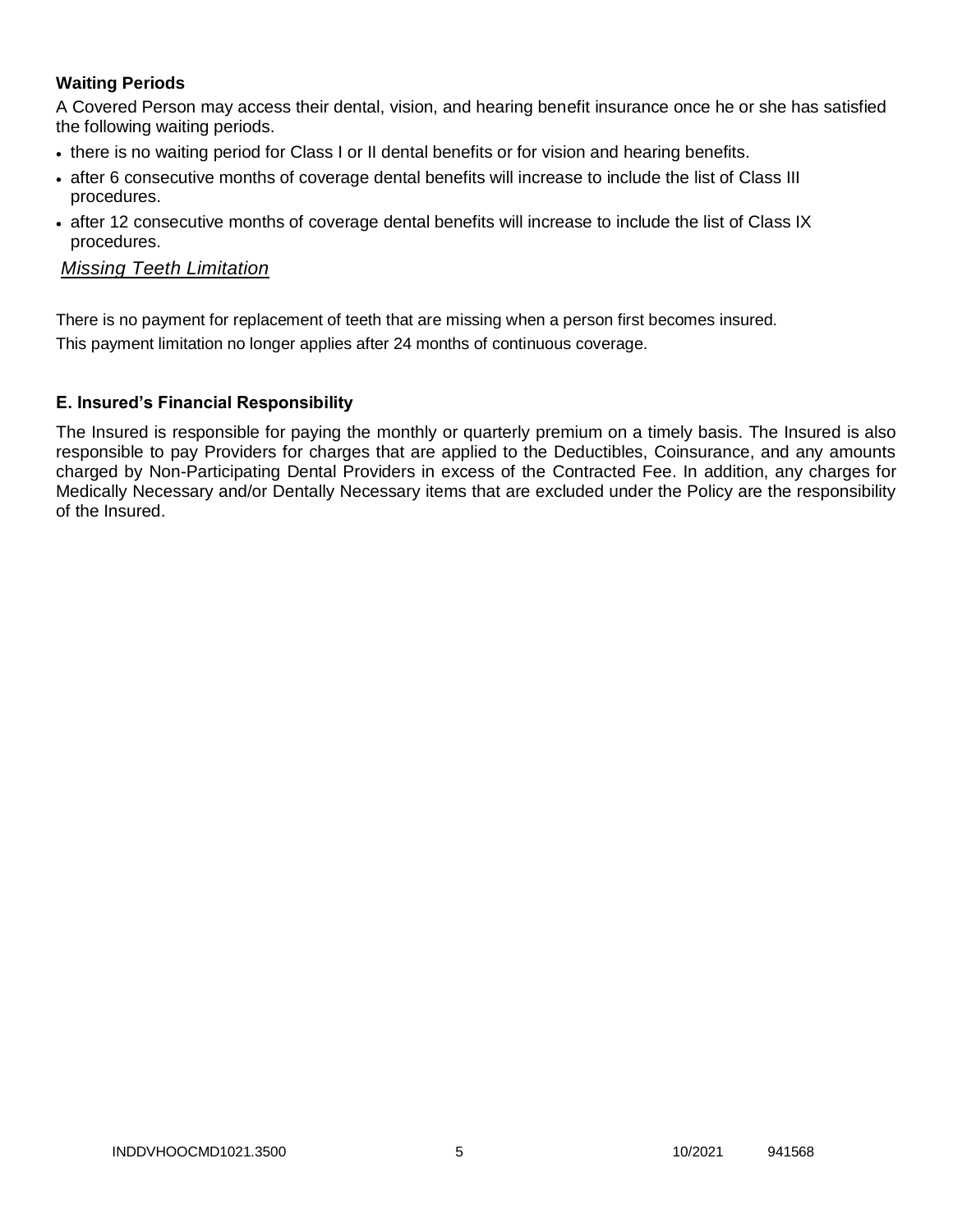# **F. Exclusions And Limitations: What Is Not Covered By This Policy**

# **Expenses Not Covered**

Covered Expenses will not include, and no payment will be made for:

- procedures which are not included in the list of Covered Dental Services, Covered Vision Services, or Covered Hearing Services;
- cone beam imaging;
- instruction for plaque control, oral hygiene and diet;
- core build-ups;
- veneers:
- precious or semi-precious metals for crowns, bridges and abutments;
- restoration of teeth which have been damaged by erosion, attrition or abrasion;
- bite registrations; precision or semi-precision attachments; or splinting;
- orthodontic treatment, except for the treatment of cleft lip and cleft palate;
- general anesthesia or intravenous sedation, when used for the purposes of anxiety control or patient management is not covered; may be considered only when medically or dentally necessary and when in conjunction with covered complex oral surgery;
- athletic mouth guards;
- services performed solely for cosmetic reasons;
- personalization or decoration of any dental device or dental work;
- replacement of an appliance per benefit guidelines;
- services that are medical in nature:
- services and supplies received from a hospital;
- prescription drugs;
- plano lenses:
- VDT (video display terminal)/computer eyeglass benefit;
- medical or surgical treatment of the eyes;
- any type of corrective vision surgery, including LASIK surgery, radial ketatonomy (RK), automated lamellar keratoplasty (ALK), or conductive keratoplasty (CK);
- Orthoptic or vision training and any associated supplemental testing
- any eye examination, or any corrective eyewear, required by an employer as a condition of employment;
- safety eyewear;
- sub-normal vision aids or non-prescription lenses;
- Magnification or low vision aids not shown as covered in the Schedule of Vision Coverage;
- Assistive Listening Devices (ALDs);
- medical and/or surgical treatment of the internal or external structures of the ear, including but not limited to Cochlear implants;
- Hearing Aids not prescribed by a Licensed Hearing Care Professional;
- ear protective devices or plugs;
- Hearing Aids maintenance/service contracts, ear molds and other miscellaneous repairs;
- Hearing Aids purchased online or over the counter (OTC); or
- Disposable Hearing Aids.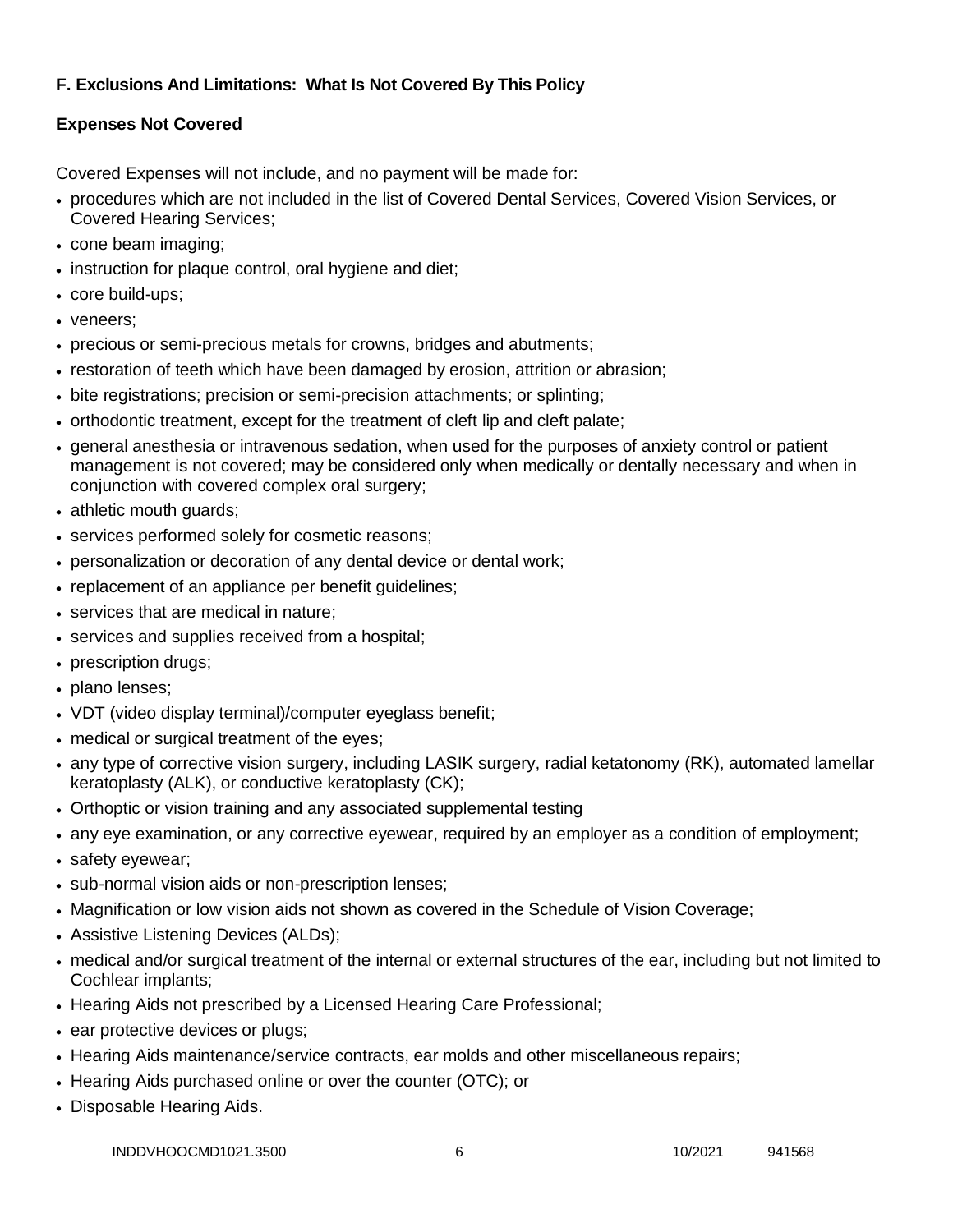# **General Limitations**

No payment will be made for expenses incurred for You or any one of Your Dependents:

- For services not specifically listed as Covered Services in this Policy.
- For services or supplies that are not Medically Necessary.
- For services received before the Effective Date of coverage.
- For services received after coverage under this Policy ends, subject to the Extension of Benefits provision.
- For services for which You have no legal obligation to pay or for which no charge would be made if You did not have insurance coverage. This exclusion will not apply to the treatment of any illness covered under this policy if it is received in a hospital or other institution of the State or of a county or municipal corporation of the State, whether or not the hospital or other institution is deemed charitable. This exclusion does not apply to Medicaid.
- For Professional services or supplies received or purchased directly or on Your behalf by anyone, including a Provider, from any of the following:
	- **Yourself or Your employer;**
	- a person who lives in the Covered Person's home, or that person's employer;
	- a person who is related to the Covered Person by blood, marriage or adoption, or that person's employer.
- for or in connection with an Injury arising out of, or in the course of, any employment for wage or profit;
- for or in connection with a Sickness which is covered under any workers' compensation or similar law;
- for charges made by a Hospital owned or operated by or which provides care or performs services for, the United States Government, if such charges are directly related to a condition which occurred while serving in the military or an associated auxiliary unit (if coverage is suspended for an Insured during military service, upon receipt of written request, We will provide a refund of unearned premium on a pro rata basis);
- services or supplies received due to an act of war, declared or undeclared while serving in the military or an associated auxiliary unit,
- to the extent that payment is unlawful where the person resides when the expenses are incurred;
- for charges which the person is not legally required to pay; This exclusion will not apply to the treatment of any illness covered under this policy if it is received in a hospital or other institution of the State or of a county or municipal corporation of the State, whether or not the hospital or other institution is deemed charitable; This exclusion does not apply to Medicaid.
- for charges which would not have been made if the person had no insurance; This exclusion will not apply to the treatment of any illness covered under this policy if it is received in a hospital or other institution of the State or of a county or municipal corporation of the State, whether or not the hospital or other institution is deemed charitable; This exclusion does not apply to Medicaid.
- to the extent that billed charges exceed the rate of reimbursement as described in the Schedule;
- to the extent that You or any of Your Dependents is in any way paid or entitled to payment for those expenses by or through a public program, other than Medicaid;
- for or in connection with experimental procedures or treatment methods not approved by the American Dental Association or the appropriate dental specialty society;
- Procedures that are a covered expense under any other plan which provides dental, vision, or hearing benefits on an expense incurred basis;
- We are not obligated to pay any claim, bill, or other demand or request for payment for Covered Services that the appropriate regulatory board determines were provided as a result of a prohibited referral.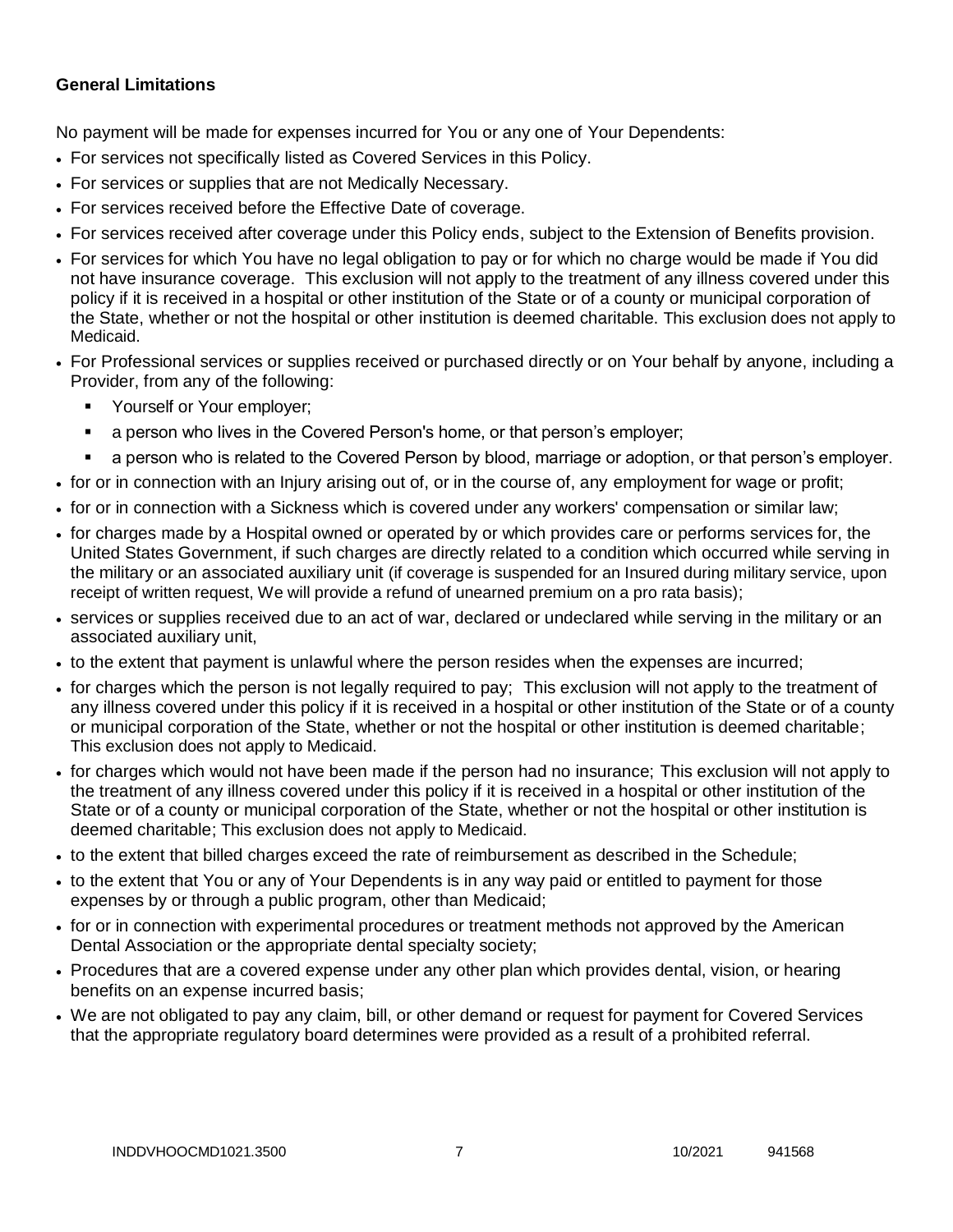# **G. Predetermination of Dental Benefits Program**

Predetermination of Benefits is a voluntary review of a Dentist's proposed treatment plan and expected charges. It is not preauthorization of service and is not required.

The treatment plan should include supporting pre-operative x-rays and other diagnostic materials as requested by Cigna's dental consultant. If there is a change in the treatment plan, a revised plan should be submitted.

Cigna will determine covered dental expenses for the proposed treatment plan. If there is no Predetermination of Benefits, Cigna will determine covered dental expenses when it receives a claim.

Review of proposed treatment is advised whenever extensive dental work is recommended when charges exceed **\$500**.

Predetermination of Benefits is not a guarantee of a set payment. Payment is based on the services that are actually delivered and the coverage in force at the time services are completed.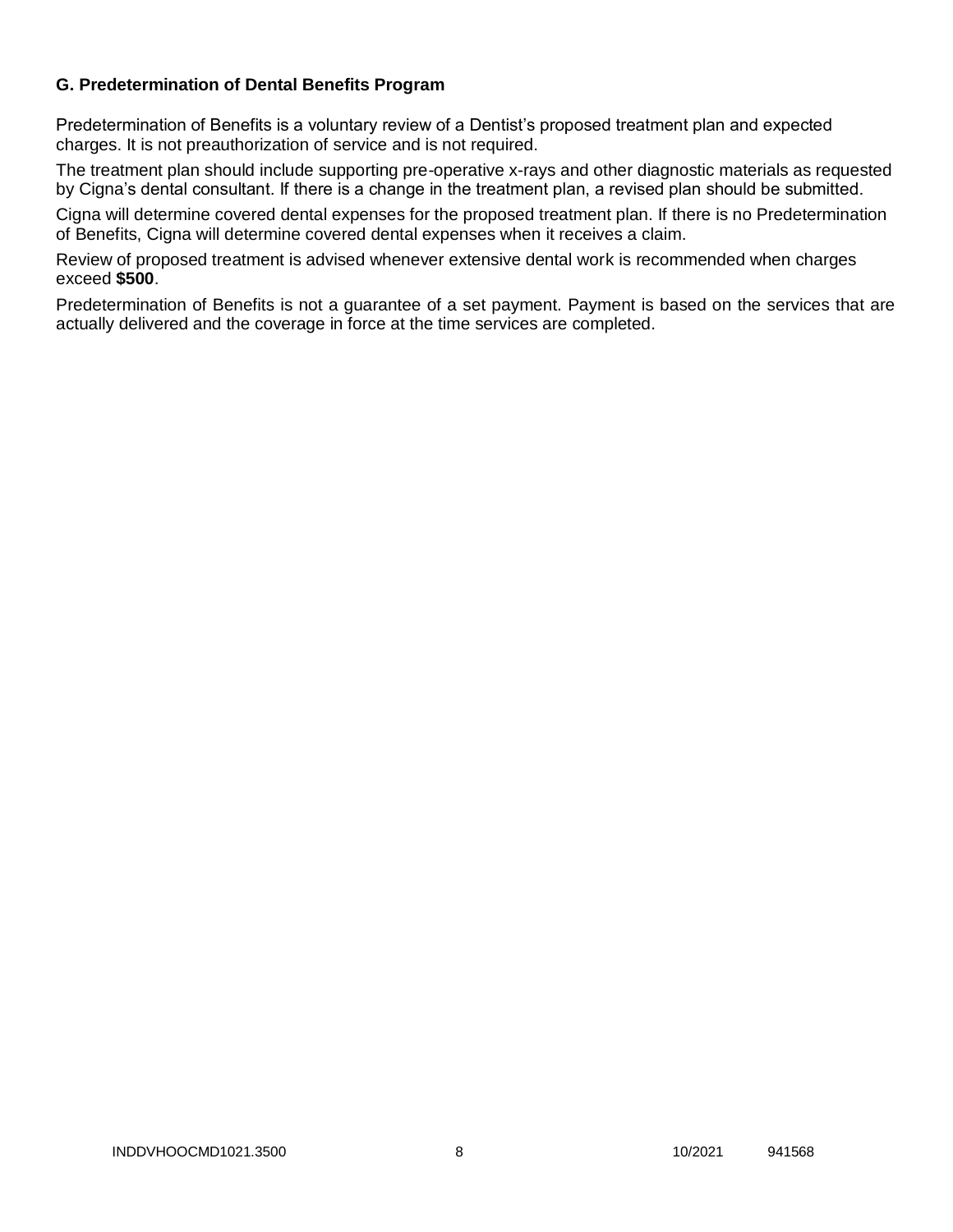## **H. General Provisions**

# **When You Have a Complaint an Appeal or a Grievance**

# **Definitions**

#### **Adverse Decision**

An Adverse Decision is a utilization review determination by Cigna or a Private Review Agent: (a) a proposed or delivered Health Care Service covered under the insured's contract is or was not Medically Necessary, appropriate, or efficient; and (b) may result in noncoverage of the Health Care Service.

#### **Appeal**

An Appeal is a protest filed by an Insured, an Insured Person's representative or a health care provider with Cigna under its internal Appeal process regarding a Coverage Decision concerning an insured.

#### **Appeal Decision**

An Appeal Decision is a final determination by Cigna that arises from an Appeal filed with Cigna under its Appeal process regarding a Coverage Decision concerning an insured.

#### **Compelling Reason**

A compelling reason includes showing that the potential delay in receipt of a health care service until after the insured or health care provider exhausts the internal grievance process and obtains a final decision under the grievance process could result in loss of life, serious impairment to a bodily function, serious dysfunction of a bodily organ, or the insured remaining seriously mentally ill with symptoms that cause the insured to be in danger to self or others.

#### **Complaint**

A Complaint is (1) a protest filed with the Maryland Insurance Commissioner involving an Adverse Decision or Grievance Decision concerning the insured; or (2) a protest filed with the Commissioner involving a Coverage Decision.

#### **Emergency Case**

An Emergency Case is a case involving an Adverse Decision for which an expedited review is required. An expedited review may be requested if: (1) an Adverse Decision is rendered for services that are proposed, but have not yet been rendered; and (2) the time frames under this process would seriously jeopardize Your life or health or would jeopardize Your ability to regain maximum function or would cause You to be a danger to self or others.

#### **Grievance**

A Grievance is a protest by an insured, an Insured Person's representative or a health care provider on behalf of the insured filed with Cigna through its internal grievance process regarding an Adverse Decision concerning the insured.

#### **Grievance Decision**

A Grievance Decision by Cigna is a final determination that arises from a Grievance regarding an Adverse Decision concerning the insured, which was filed with Cigna under its internal grievance process.

#### **Health Care Provider**

A Health Care Provider means: (a) an individual who is licensed under the Maryland Health Occupations Article to provide health care services in the ordinary course of business or practice of a profession, and is a treating provider of the insured; or (b) a hospital, as defined by Maryland law. The term Health Care Provider includes a nonphysician specialist who is certified or trained to treat or provide health care services for a specified condition or disease in a manner that is within the scope of his license or certification.

#### **Health Care Service**

A Health Care Service is a health or medical care procedure or service rendered by a health care provider that: (a) provides testing, diagnosis, or treatment of a human disease or dysfunction; or (b) dispenses drugs, medical devices, medical appliances, or medical goods for the treatment of a human disease or dysfunction.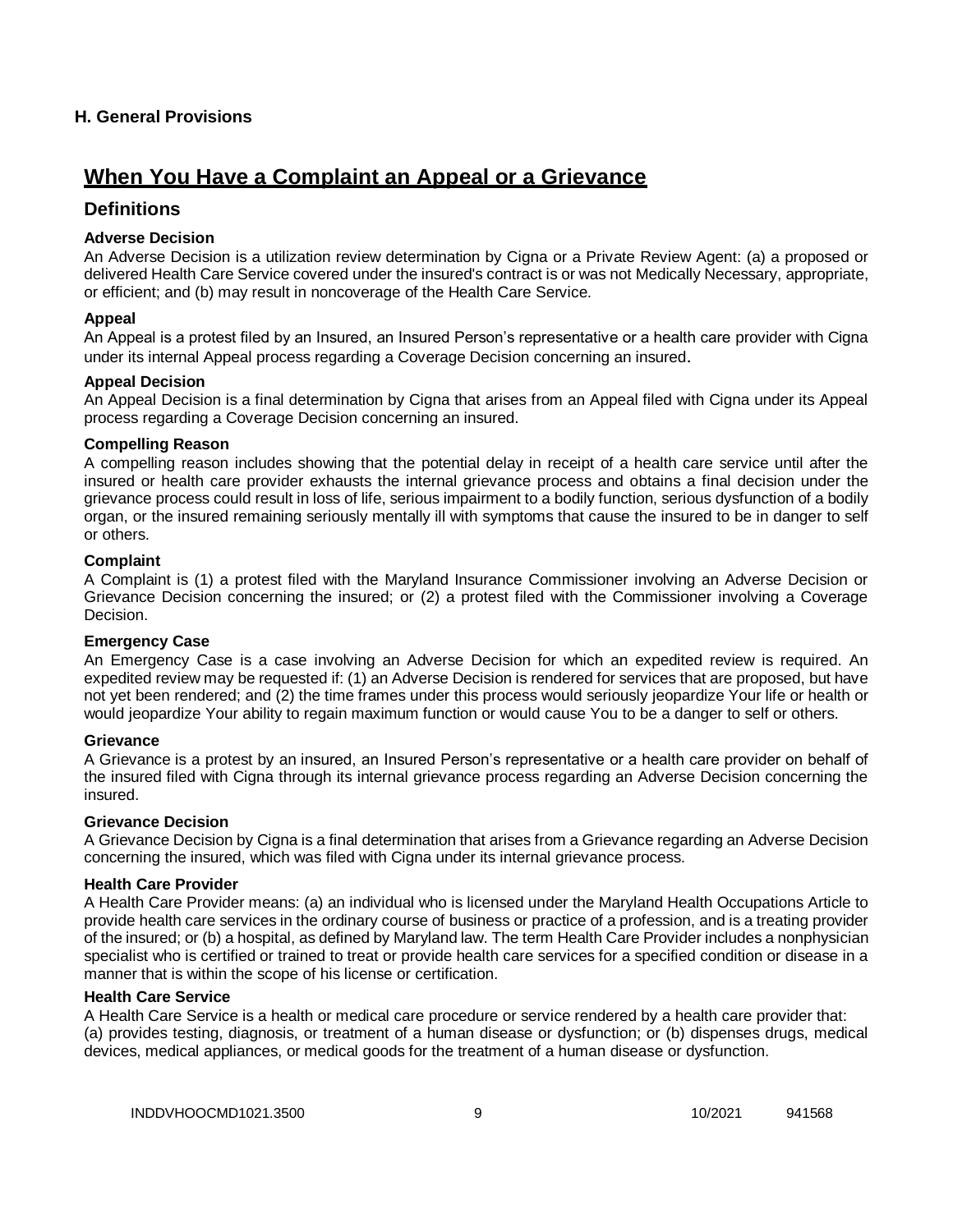#### **Medically Necessary/Medical Necessity**

Medically Necessary/Medical Necessity refer to Health Care Services and supplies which are determined by Cigna to be: (a) medically required to meet the basic health needs of the insured; (b) consistent with the diagnosis of the condition; (c) consistent in type, frequency and duration of treatment with scientifically based guidelines as determined by medical research; (d) required for purposes other than the comfort and convenience of the patient or his Physician; and (e) of demonstrated medical value.

Any services precertified by the Review Organization will be deemed Medically Necessary.

#### **Private review agent**

Private review agent means: (1) a nonhospital-affiliated person or entity performing utilization review that is either affiliated with, under contract with, or acting on behalf of: (i) a Maryland business entity; or (ii) a third party that pays for, provides, or administers health care services to citizens of this State; or (2) any person or entity including a hospital-affiliated person performing utilization review for the purpose of making claims or payment decisions for health care services on behalf of the employer's or labor union's health insurance plan under an employee assistance program for employees other than the employees employed by: (i) the hospital; or (ii) a business wholly owned by the hospital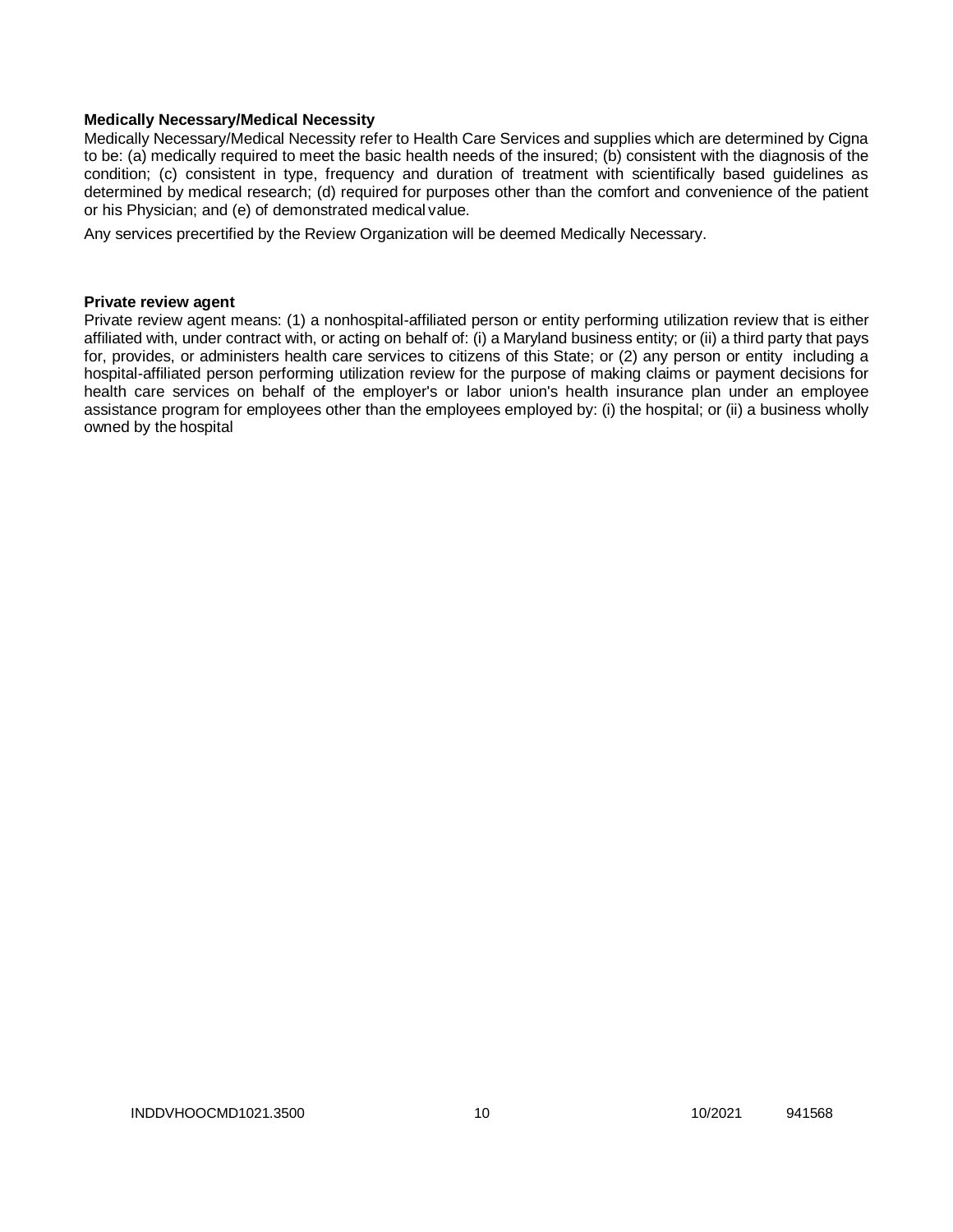# **When You Have a Complaint, an Appeal or a Grievance**

For the purposes of this section, any reference to "You," "Your" or "Yourself" also refers to a representative or Your treating provider designated by You to act on Your behalf; and licensed Dentists depending on the care, treatment or service under review.

We want You to be completely satisfied with the care You receive. That is why we have established a process for addressing Your concerns and solving Your problems.

#### **Start With Member Services**

We are here to listen and help. If You have a concern regarding a person, a service, the quality of care, or contractual benefits, You can call our toll-free number and explain Your concern to one of our Customer Service representatives. You can also express that concern in writing. Please call or write to us at the following:

Customer Services Toll-Free Number or address that appears on mycigna.com,

explanation of benefits or claim form.

## **Quality of Care Issues**

Quality of care issues include the following: (a) malpractice allegation; (b) negative patient outcomes related to poor care; (c) failure to follow up on diagnostic procedures; (d) failure to provide treatment for presenting complaints consistent with standard of care; (e) failure to appropriately document medical records; (f) confidentiality and privacy issues related to medical records or care; (g) dissatisfaction of providers; (h) qualifications of providers; (i) misdiagnosis; (j) inappropriate referrals; (k) environmental issues related to infection control and hazardous medical waste; (l) failure of a provider to perform adequate medical screening, assessments, or emergency care; (m) failure to provide an adequate internal insured Complaint process concerning quality of care issues; (n) failure to comply with policies and procedures concerning delivery of care;

(o) inadequate credentialing and performance appraisal for Physician or Dentists; and (p) denial of Health Care Service benefits by Cigna.

We will do our best to resolve the matter on Your initial contact. If we need more time to review or investigate Your concern, we will get back to You as soon as possible, but in any case within 30days.

If You are not satisfied with the results of a Coverage Decision, such as a Claim denial or other adverse determination You can start the Administrative Appeals Procedure or Medical Necessity Grievance Procedure.

## **Internal Appeals and Grievance Procedure**

Cigna has a one-step Appeals and Grievance Procedure for Coverage Decisions and decisions involving Medical Necessity. To initiate an Administrative Appeal or Medical Necessity Grievance, You must submit a written request for an Appeal or Grievance to the address that appears on mycigna.com, explanation of benefits or claim form within 365 days of receipt of a denial notice. For decisions involving Medical Necessity, a denial notice is the same as an Adverse Decision. Notice of an Adverse Decision must be sent by us within five working days after the decision is made. You should state the reason why You feel Your Appeal or Grievance should be approved and include any information supporting Your Appeal or Grievance. If You are unable or choose not to write, You may ask to register Your Appeal or Grievance by calling the toll-free number on mycigna.com, explanation of benefits or claim form. If we determine that we do not have sufficient information to complete our review, You will be notified within 5 working days after the Filing Date of Your Grievance and will be assisted by us in gathering the necessary information.

Filing Date means the earlier of (a) 5 days after the date of mailing or (b) the date of receipt.

## **Medical Necessity Grievance Procedure**

Your request to reconsider an Adverse Decision will be reviewed and the decision made by someone not involved in the initial decision. Grievances involving Medical Necessity will be considered by a Dentist reviewer who is board certified or eligible in the same specialty as the treatment under review. The Dental Director who has responsibility for oversight of grievance decisions is:

> Clay Hedland, DDS Cigna HealthCare 1640 Dallas Parkway Plano, TX 75093 (972) 863-5021

We will make a decision and will notify You verbally prior to notification in writing of our decision, both within 30 working days of the Filing Date of Your Grievance request, unless You agree in writing to an extension for a period of no longer than 15 calendar days. In no case will written notice of the Grievance decision be sent later than five working days after the Grievance decision has been made.

INDDVHOOCMD1021.3500 11 10/2021 941568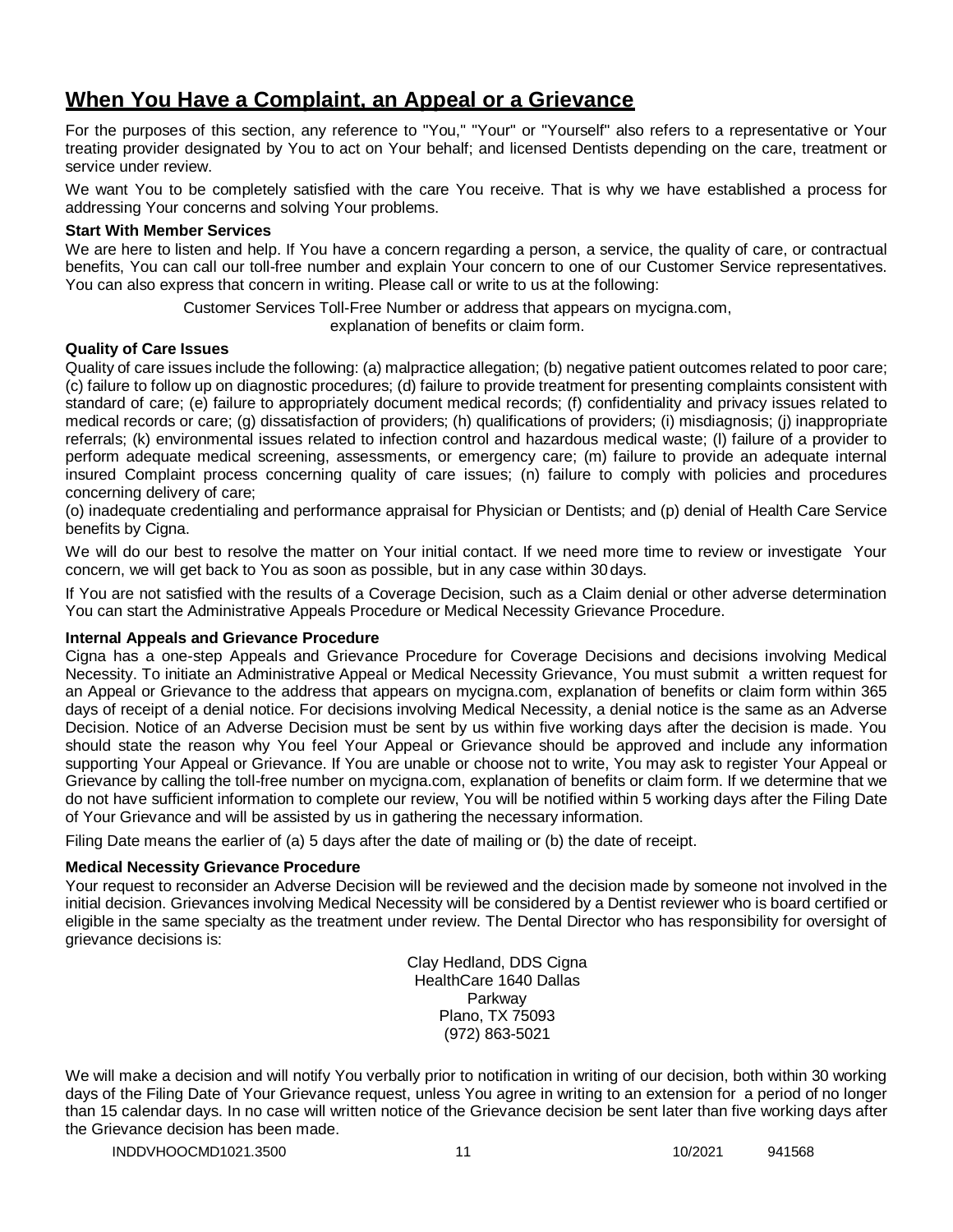Decisions involving a Grievance request in connection with a retrospective denial will be made within 45 working days after the date on which the Grievance is filed. The decision will be communicated to You in writing and the notice will be sent within 5 working days after the decision has been made.

In the case of an expedited review for an Emergency Case, we will respond verbally with a decision within 24 hours of the date the grievance was filed, followed up in writing within 1 calendar day of the verbal response. The written notice will state the specific factual bases for Cigna's decision.

#### **Administrative Appeal Procedure**

Your request to reconsider a Coverage Decision will be reviewed and the decision made by someone not involved in the initial decision. We will make a final Appeal Decision and will notify You in writing of our decision, both within 30 calendar days of Your request. If more time or information is needed to make the determination, we will notify You in writing to request an extension of up to 15 calendar days and to specify any additional information needed to complete the review.

#### **APPEALS TO THE STATE OF MARYLAND MEDICAL NECESSITY GRIEVANCE**

If You are not fully satisfied with the final decision of Cigna's Grievance review regarding Your Medical Necessity issue, You have the right within 4 months after receipt of Cigna's grievance decision, to file a Complaint with the Maryland Insurance Commissioner. The Complaint may be filed without first filing a Grievance if (1) Cigna waives the requirement that the internal process be exhausted; or (2) Cigna failed to comply with ANY of the internal grievance process requirements described on the form (3) You can demonstrate to the Commissioner a compelling reason to do so. You may also file a Complaint with the Commissioner if we fail to make a decision on a Medical Necessity Grievance within the required time frames. The Commissioner may be contacted at the following address, telephone number, and fax number:

> Maryland Insurance Administration Appeals and Grievance Unit 200 St. Paul Place, Suite 2700 Baltimore, MD 21202 Telephone Number: 410-468-2000 or 1-800-492-6116 Fax Number: 410-468-2270

The Health Advocacy Unit is available to assist You in both mediating and filing a Grievance under our internal Grievance process. You may contact the Health Advocacy Unit of Maryland's Consumer Protection at:

> Office of the Attorney General Consumer Protection Division 200 St. Paul Place, 16th Floor Baltimore, MD 21202

The Unit can also be reached by calling 410-528-1840 or 1-877-261-8807 (phone) or 410-576-6571 (fax) or by e- mail [heau@oag.state.md.us](mailto:heau@oag.state.md.us) .

#### **Administrative or Other Appeals**

If You are not satisfied with the final Appeal Decision, You have the right within 4 months to file a complaint with the Maryland Insurance Commissioner. The Administration may be contacted at the following address and telephone number:

> Maryland Insurance Administration 200 St. Paul Place, Suite 2700 Baltimore, MD 21202 Telephone Number: 410-468-2000

> > Fax Number: 410-468-2270

The Complaint may be filed with the Commissioner without first filing an Appeal, and receiving a final decision if: the complaint is the subject of an initial Coverage Decision that involves care which has not yet been rendered, and You give sufficient information and supporting documentation in the complaint that demonstrates an Urgent Medical Condition exists.

If a case involves a retrospective denial, an Urgent Medical Condition that would allow You to file a complaint is not deemed to exist unless You have first exhausted Cigna's internal appeal process.

Coverage Decision means (1) an initial determination by us that results in noncoverage of a Health Care Service. (2) a determination by us that an individual is not eligible for coverage under Cigna's health benefit plan; or (3) any determination by us that results in the recission of an individual's coverage under a health benefit plan.

This includes nonpayment of all or any part of a claim. Coverage Decision does not include decisions based on Medical

INDDVHOOCMD1021.3500 12 12 10/2021 941568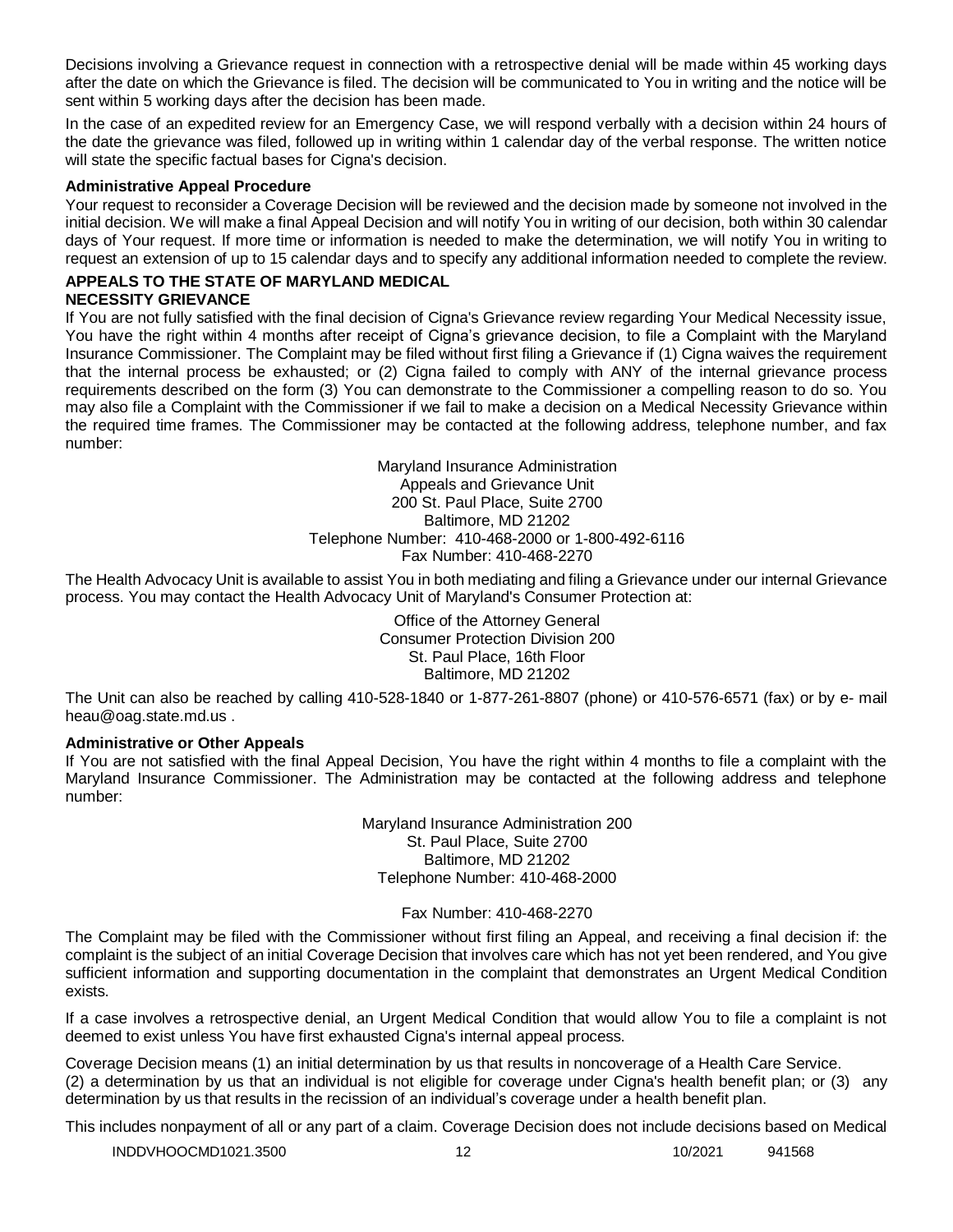#### Necessity.

Urgent Medical Condition means a condition that satisfies either of the following:

- medical condition, including a physical condition, mental condition, or a dental condition where the absence of medical attention within 72 hours could reasonably be expected, by a prudent layperson who possesses an average knowledge of health and medicine, to result in:
	- (1) serious jeopardy to Your life or health;
	- (2) Your inability to regain maximum function;
	- (3) serious impairment to bodily functions;
	- (4) serious dysfunction of any bodily organ or part; or
	- (5) You remaining seriously mentally ill with symptoms that cause You to be a danger to self or others; or
- b. medical condition, including a physical condition, mental condition, or a dental condition where the absence of medical attention within 72 hours in the opinion of a health care provider with knowledge of Your medical condition, would subject You to severe pain that cannot be adequately managed without care or treatment that is the subject of the Coverage Decision.

The Health Advocacy Unit is available to assist You in both mediating and filing an Appeal under our internal Appeal process. You may contact the Health Advocacy Unit of Maryland's Consumer Protection at:

> Office of the Attorney General Consumer Protection Division 200 St. Paul Place, 16th Floor Baltimore, MD 21202

The Unit can also be reached by calling 410-528-1840 or 1-877-261-8807 (phone) or 410-576-6571 (fax) or by e- mail at [heau@oag.state.md.us](mailto:heau@oag.state.md.us) .

## **Adverse Decision Notice**

We will provide oral communication of an adverse decision to the Insured, the Insured's representative or the health care provider, acting on behalf of the Insured. Notice of an adverse decision will be provided in writing or electronically within 5 business days after the adverse decision is made.

It will state in detail in clear, understandable language the specific factual basis for the decision, including:

- (1) the specific criteria and standards, including interpretive guidelines on which the decision is based;
- (2) the name, business address, and business telephone number of the Dental Director who has responsibility for oversight of the internal grievance decisions;
- (3) details of Our grievance process and procedures;
- (4) notice of the right of the Insured, Person or the Insured Person's representative or a health care provider on behalf of the Insured to submit a complaint with the Commissioner within 4 months after receipt of a grievance decision;
- (5) notice of the right of the Insured Person, the Insured Person's representative or a health care provider to submit a complaint with the Commissioner without first filing a grievance;
- (6) the Commissioner's address, telephone number and fax number;
- (7) a statement that the Health Advocacy Unit is available to assist the Insured Person or the Insured Person's representative in mediating and filing a grievance under Our internal grievance process;
- (8) the address, telephone number, facsimile number and electronic mail address of the Health Advocacy Unit
- (9) a statement that the claimant is entitled to receive, upon request and free of charge, reasonable access to and copies of all documents, records, and other Relevant Information asdefined;
- (10)upon request and free of charge, a copy of any internal rule, guideline, protocol or other similar criterion that was relied upon in making the adverse determination regarding Your appeal, and an explanation of the scientific or clinical judgment for a determination that is based on a medical necessity, experimental treatment or other similar exclusion or limit.

**Grievance Decision Notice.** We will provide oral communication of a grievance decision to the Insured, the Insured's representative, or the health care provider acting on behalf of the Insured. Notice of a grievance decision will be provided in writing or electronically within 5 business days after the grievance decision is made,

It will state in clear, understandable language the specific factual bases for the decision;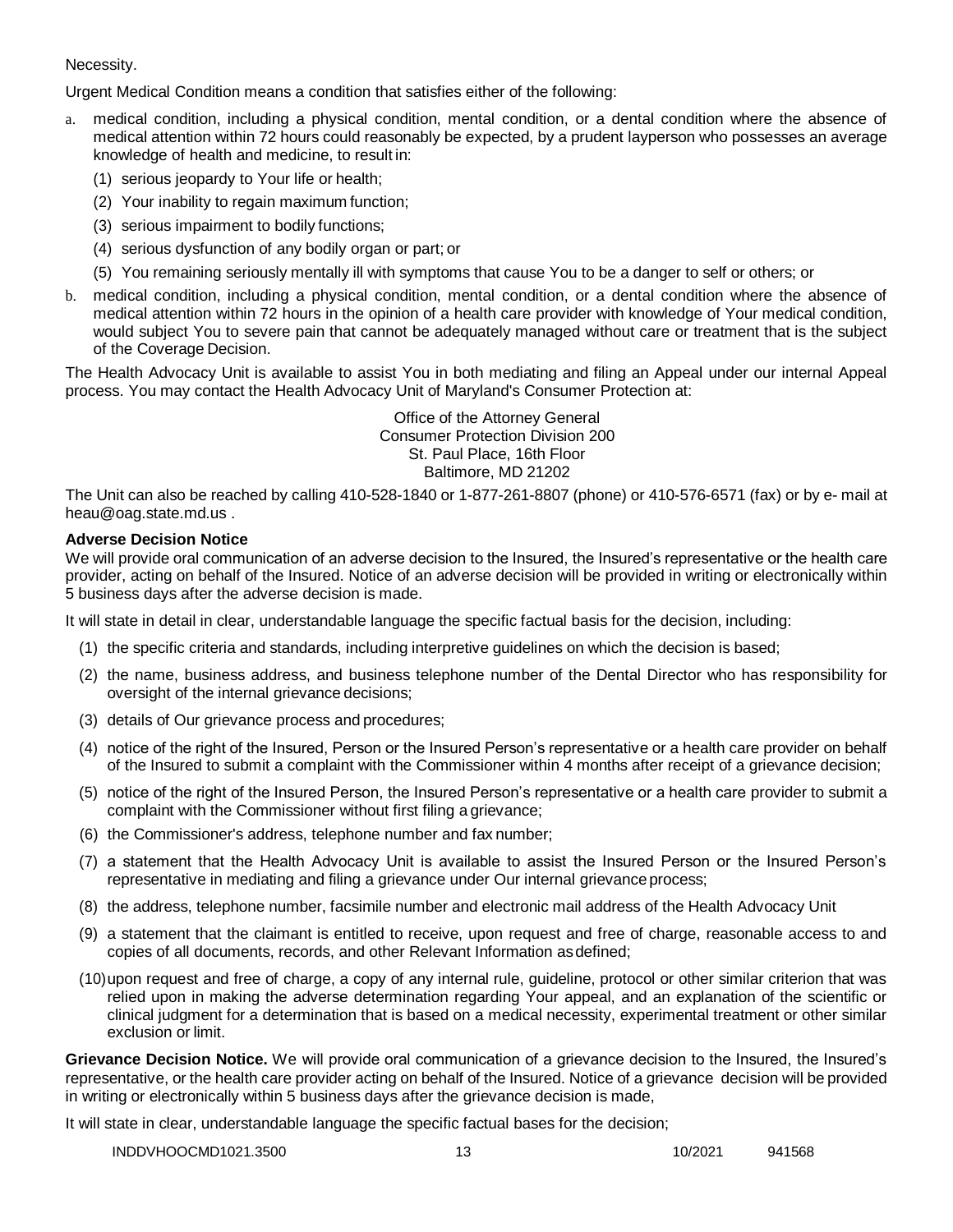- (1) the specific criteria and standards, including interpretive guidelines on which the grievance decision is based;
- (2) the name, business address, and business telephone number of the Dental Director who has responsibility for oversight of the internal grievance process
- (3) notice of the right of the Insured Person or the Insured Person's representative to submit a complaint with the Commissioner within 4 months after receipt of a grievance decision;
- (4) the Commissioner's address, telephone number and fax number;
- (5) a statement that the Health Advocacy Unit is available to assist the Insured Person or the Insured Person's representative filing a complaint with the Commissioner;
- (6) the address, telephone number, facsimile number and electronic mail address of the Health Advocacy Unit
- (7) a statement that the claimant is entitled to receive, upon request and free of charge, reasonable access to and copies of all documents, records, and other Relevant Information asdefined;
- (8) upon request and free of charge, a copy of any internal rule, guideline, protocol or other similar criterion that was relied upon in making the adverse determination regarding Your appeal, and an explanation of the scientific or clinical judgment for a determination that is based on a medical necessity, experimental treatment or other similar exclusion or limit.

When filing a complaint with the Commissioner, the Insured Person or the Insured Person's representative will be required to authorize the release of any medical records of the Insured Person that may be required to be reviewed for the purpose of reaching a decision on the complaint.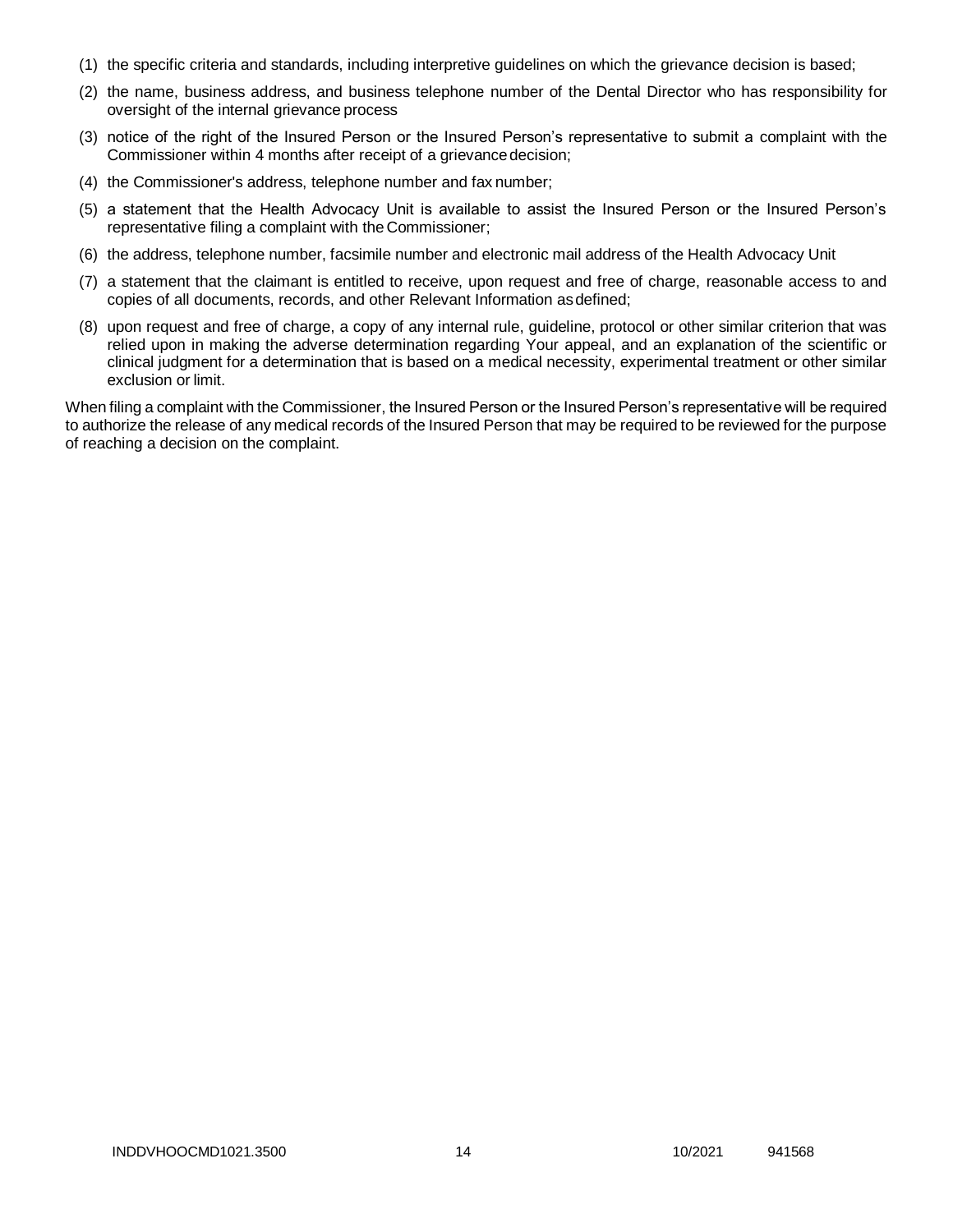# **I. Participating Dental Providers**

Cigna will provide a current list of Dentists currently participating with Cigna and their locations to each Covered Person upon request.

To verify if a Dentist is currently participating with Cigna and is accepting new Cigna Insureds, the Covered Person should visit Our website at mycigna.com.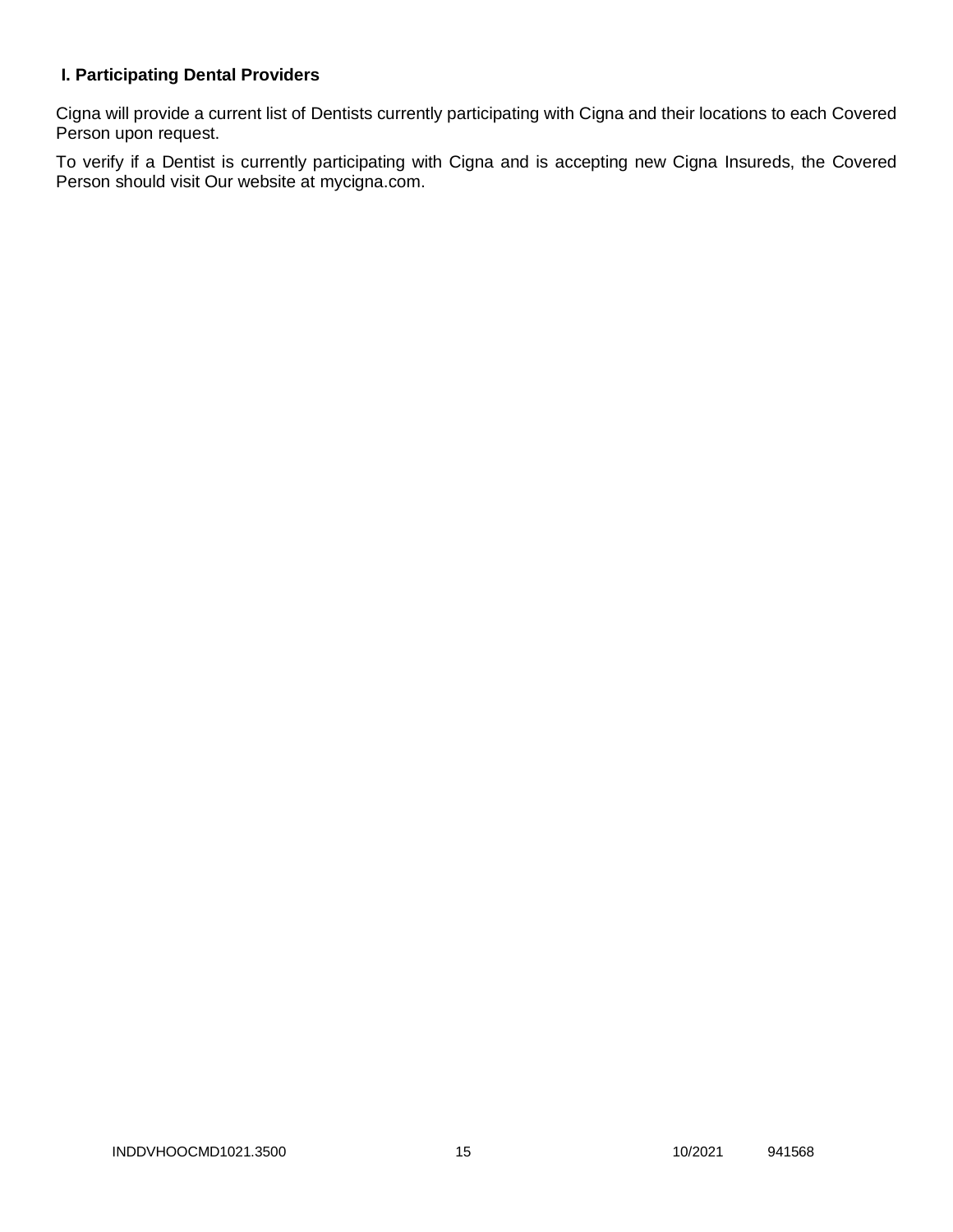## **J. Renewability, Eligibility, and Continuation**

1. The Policy will renew except for the specific events stated in the Policy. Cigna may change the premiums of the Policy with 60 days written notice to the Insured. However, Cigna will not refuse to renew or change the premium schedule for the Policy on an individual basis, but only for all Insureds in the same class and covered under the same Policy as You.

2. The individual plan is designed for residents of Maryland who are not enrolled under or covered by any other group or individual health coverage. You must notify Cigna of all changes that may affect any Covered Person's eligibility under the Policy.

3. You or Your Dependent(s) will become ineligible for coverage:

- When premiums are not paid according to the due dates and grace periods described in the premium section.
- With respect to Your Spouse, Domestic Partner, or partner to a Civil Union: when the Spouse is no longer married to the Insured or when the union is dissolved.
- With respect to You and Your Family Member(s): when You no longer meet the requirements listed in the Conditions of Eligibility section.
- The date the Policy terminates.
- **When the Insured no longer lives in the Service Area.**

4. If a Covered Person's eligibility under this Plan would terminate due to the Insured's death, divorce or if other Dependents would become ineligible due to age or no longer qualify as dependents for coverage under this Plan; except for the Insured's failure to pay premium, the Covered Person's insurance will be continued if the Covered Person exercising the continuation right notifies Cigna and pays the appropriate monthly premium within 60 days following the date this Policy would otherwise terminate. Any waiting periods in the new Plan will be considered as being met to the extent coverage was in force under this Plan.